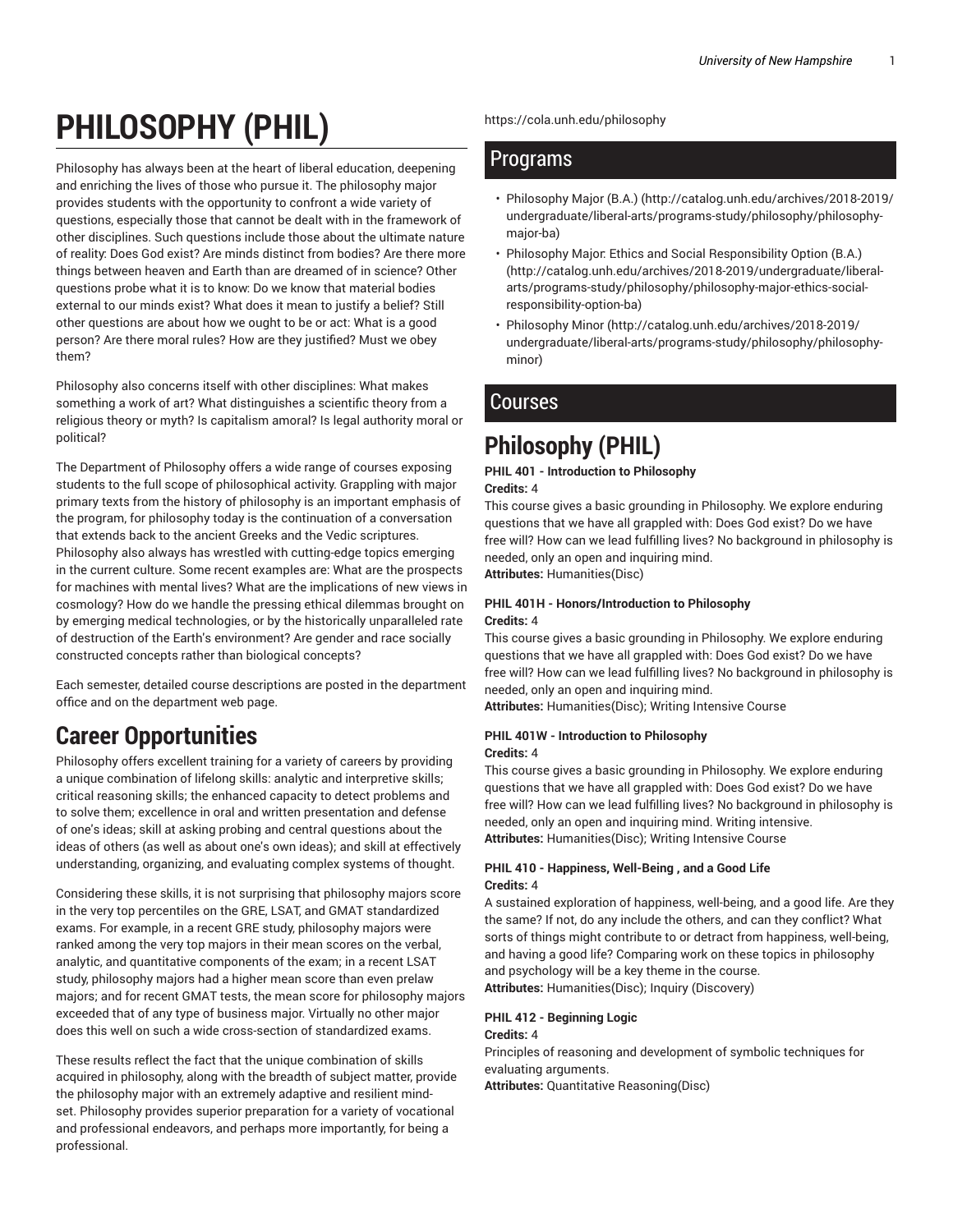#### **PHIL 412H - Honors/Beginning Logic**

#### **Credits:** 4

Principles of reasoning and development of symbolic techniques for evaluating arguments.

**Attributes:** Quantitative Reasoning(Disc)

#### **PHIL 417 - God, Religion, and the Meaning of Life Credits:** 4

An introductory philosophical exploration of the relationship between reason and religious experience, particularly as this relationship has developed in and in response to, the great world religions. **Attributes:** Humanities(Disc); Writing Intensive Course

# **PHIL 421 - Philosophy and the Arts**

#### **Credits:** 4

Contemporary philosophic concerns and perspectives as reflected in one or more of the arts (literature, theatre, film, music, plastic art). Writing intensive.

**Attributes:** FinePerformingArts(Discovery); Inquiry (Discovery); Writing Intensive Course

# **PHIL 421H - Honors/Philosophy and the Arts**

#### **Credits:** 4

Contemporary philosophic concerns and perspectives as reflected in one or more of the arts (literature, theatre, film, music, plastic art). Writing intensive.

**Attributes:** FinePerformingArts(Discovery); Inquiry (Discovery); Writing Intensive Course

#### **PHIL 424 - Science, Technology, and Society Credits:** 4

Consideration of the scientific endeavor and its social import from a philosophical perspective.

**Attributes:** Environment,TechSociety(Disc)

# **PHIL 424H - Honors/Science, Technology and Society**

**Credits:** 4

Consideration of the scientific endeavor and its social import from a philosophical perspective.

**Attributes:** Environment,TechSociety(Disc)

#### **PHIL 430 - Ethics and Society Credits:** 4

Critical study of principles and arguments advanced in discussion of current moral and social issues. Possible topics: violence, rules of warfare, sexual morality, human rights, punishment, abortion. **Attributes:** Humanities(Disc)

# **PHIL 430H - Honors/Ethics and Society**

### **Credits:** 4

Critical study of principles and arguments advanced in discussion of current moral and social issues. Possible topics: violence, rules of warfare, sexual morality, human rights, punishment, abortion. Writing intensive.

**Attributes:** Humanities(Disc); Writing Intensive Course

### **PHIL 430W - Ethics and Society**

#### **Credits:** 4

Critical study of principles and arguments advanced in discussion of current moral and social issues. Possible topics: violence, rules of warfare, sexual morality, human rights, punishment, abortion. Writing intensive.

**Attributes:** Humanities(Disc); Writing Intensive Course

#### **PHIL 431 - Business Ethics Credits:** 4

An interdisciplinary study of ethical issues in business. This course, taught collaboratively by business school and philosophy department faculty, applies philosophical perspectives, critical thinking, and analysis to ethical decision-making and implementation in the workplace as well as the broader context of other businesses, customers, society, and the environment.

**Attributes:** Humanities(Disc)

#### **PHIL 435 - Human Nature and Evolution Credits:** 4

Philosophy of biology and the evolutionary process. Readings of scientists and philosophers' commentary on scientists. Examination of the differences between scientific debate and philosophic debate. Philosophical study of scientific theory stressing humans' place in the natural world and the ethical implication of humans as natural beings in the evolutionary process.

**Attributes:** Environment,TechSociety(Disc)

#### **PHIL 435H - Honors\Human Nature and Evolution Credits:** 4

Philosophy of biology and the evolutionary process. Readings of scientists and philosophers' commentary on scientists. Examination of the differences between scientific debate and philosophic debate. Philosophical study of scientific theory stressing humans' place in the natural world and the ethical implication of humans as natural beings in the evolutionary process.

**Attributes:** Environment,TechSociety(Disc)

#### **PHIL 436 - Social and Political Philosophy Credits:** 4

Examines social and political thought that may include texts from ancient through contemporary times, addressing topics such as natural rights, revolution, law, freedom, justice, power. Questions may include: What is a community, and how are individuals related to communities? Can any particular form of government be morally justified, and if so, what kind of government? Can anarchism work? Is there something wrong with a society in which there is private ownership of property? What is oppressive? What is freedom, and are we free? What roles should different forms of power play in a society? Could and should there be a genderless society? Is ethnic diversity valuable?. **Attributes:** Humanities(Disc); Inquiry (Discovery)

**PHIL 436H - Honors/Social and Political Philosophy Credits:** 4

Examines social and political thought that may include texts from ancient through contemporary times, addressing topics such as natural rights, revolution, law, freedom, justice, power. Questions may include: What is a community, and how are individuals related to communities? Can any particular form of government be morally justified, and if so, what kind of government? Can anarchism work? Is there something wrong with a society in which there is private ownership of property? What is oppressive? What is freedom, and are we free? What roles should different forms of power play in a society? Could and should there be a genderless society? Is ethnic diversity valuable? Writing intensive. **Attributes:** Humanities(Disc); Inquiry (Discovery); Writing Intensive Course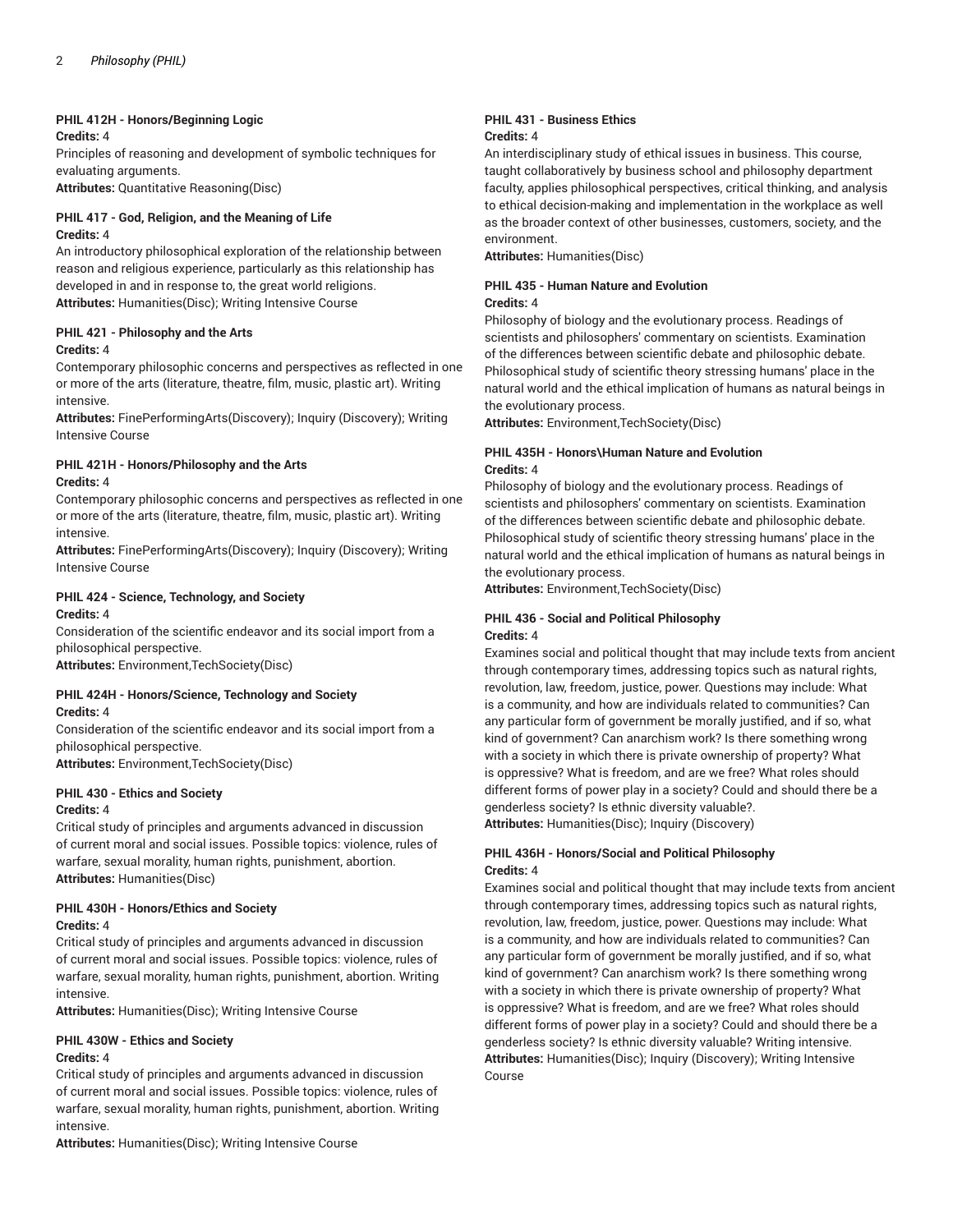#### **PHIL 436W - Social and Political Philosophy Credits:** 4

Examines social and political thought that may include texts from ancient through contemporary times, addressing topics such as natural rights, revolution, law, freedom, justice, power. Questions may include: What is a community, and how are individuals related to communities? Can any particular form of government be morally justified, and if so, what kind of government? Can anarchism work? Is there something wrong with a society in which there is private ownership of property? What is oppressive? What is freedom, and are we free? What roles should different forms of power play in a society? Could and should there be a genderless society? Is ethnic diversity valuable? Writing intensive. **Attributes:** Humanities(Disc); Inquiry (Discovery); Writing Intensive Course

#### **PHIL #437 - Social and Political Philosophy Credits:** 4

This course is the same as PHIL 436 Social and Political Philosophy but without the Inquiry designation. Examines social and political thought that may include texts from ancient through contemporary times, addressing topics such as natural rights, revolution, law, freedom, justice, power. Questions may include: What is a community, and how are individuals related to communities? Can any particular form of government be morally justified, and if so, what kind of government? Can anarchism work? Is there something wrong with a society in which there is private ownership of poverty? What is oppressive? What is freedom, and are we free? What roles should different forms of power play in a society? Could and should there be a genderless society? Is ethnic diversity valuable?.

**Attributes:** Humanities(Disc)

#### **PHIL 440 - Just Business: The Ethics of Markets and Money Credits:** 4

Critical study of business ethics and scandals. Questions may include: Is ethics irrelevant in the cutthroat world of money making? How can one be a good person - for example honest, loyal, and caring - while attempting to maximize profits? Must employers treat workers with dignity? Does anything have more value than money? Is money closer to the "root of all evil" or the "root of all good"? Should everything be for sale? To what extent are unregulated markets fair? How should we punish corporate wrongdoers?.

**Attributes:** Humanities(Disc)

#### **PHIL 440A - Honors/Who Are You? Personal Identity and Humanity Credits:** 4

What makes you you? Are you the same person over time? What does it mean to be a person? How is being a person related to being a human being? This course is part of an Honors Symposium on the nature of personhood and humanity. We will explore a number of philosophical questions related to personal identity over time, the social construction of the self, and the relationship between being a member of homo sapiens and being a person.

**Attributes:** Humanities(Disc)

#### **PHIL 440B - Honors/Humanism and Dehumanization Credits:** 4

When we call someone human or a person, what do we mean, and what are we trying to do? How has the concept of personhood expanded or contracted to include more or fewer beings and why? Are fetuses persons? Are corporations persons? Are chimps persons? Who counts as a person now, and who will count as a person in the future? How and why are human persons subject to dehumanization? Readings and texts will draw from historical sources and contemporary philosophy. No credit if credit earned for PHIL 780.

**Attributes:** Humanities(Disc)

#### **PHIL 444 - Remaking Nature/The Ethics and Politics of Genetic Engineering**

#### **Credits:** 4

Examines the biological, ethical, social, and political issues raised by genetic engineering and by human enhancement techniques. Issues may include: cloning humans, selection of embryos on the basis of lack of genetic defects, genetic modification of plants and animals for food, gene therapy on humans, cognitive and athletic enhancement. Depending on instructor other topics may include human modification of the environment and engineering responses to global warming. Writing intensive.

**Attributes:** Environment,TechSociety(Disc); Inquiry (Discovery); Writing Intensive Course

#### **PHIL 444A - Who Am I? Concepts of Self Credits:** 4

An inquiry into the nature of the self and into the conditions under which it may best flourish. Is the self fundamentally biological, spiritual, or social?. Draws on a variety of perspectives in an attempt to answer these questions, including East Asian as well as Western philosophical ideas, feminist theory, Existentialism, and others. Writing intensive. **Attributes:** Humanities(Disc); Inquiry (Discovery); Writing Intensive Course

#### **PHIL 447 - Artificial Intelligence, Robots, and People Credits:** 4

The historical origins of the science of computation. The implications of the nature of information-processing for understanding the mindbody relation. Examines the possible social, economic, and educational consequences of the computer revolution.

**Attributes:** Environment,TechSociety(Disc)

#### **PHIL 447H - Honors/Artificial Intelligence, Robots, and People Credits:** 4

The historical origins of the science of computation. The implications of the nature of information-processing for understanding the mindbody relation. Examines the possible social, economic, and educational consequences of the computer revolution. **Attributes:** Environment,TechSociety(Disc)

# **PHIL 450 - Environmental Ethics**

### **Credits:** 4

Thoughtful people cannot help escape considering hard questions about our relationship to the natural world and what it means for the future of life on earth. In this course we think philosophically about these crucial concerns. We try to answer questions about our responsibilities to the environment and to future generations.

**Attributes:** Environment,TechSociety(Disc)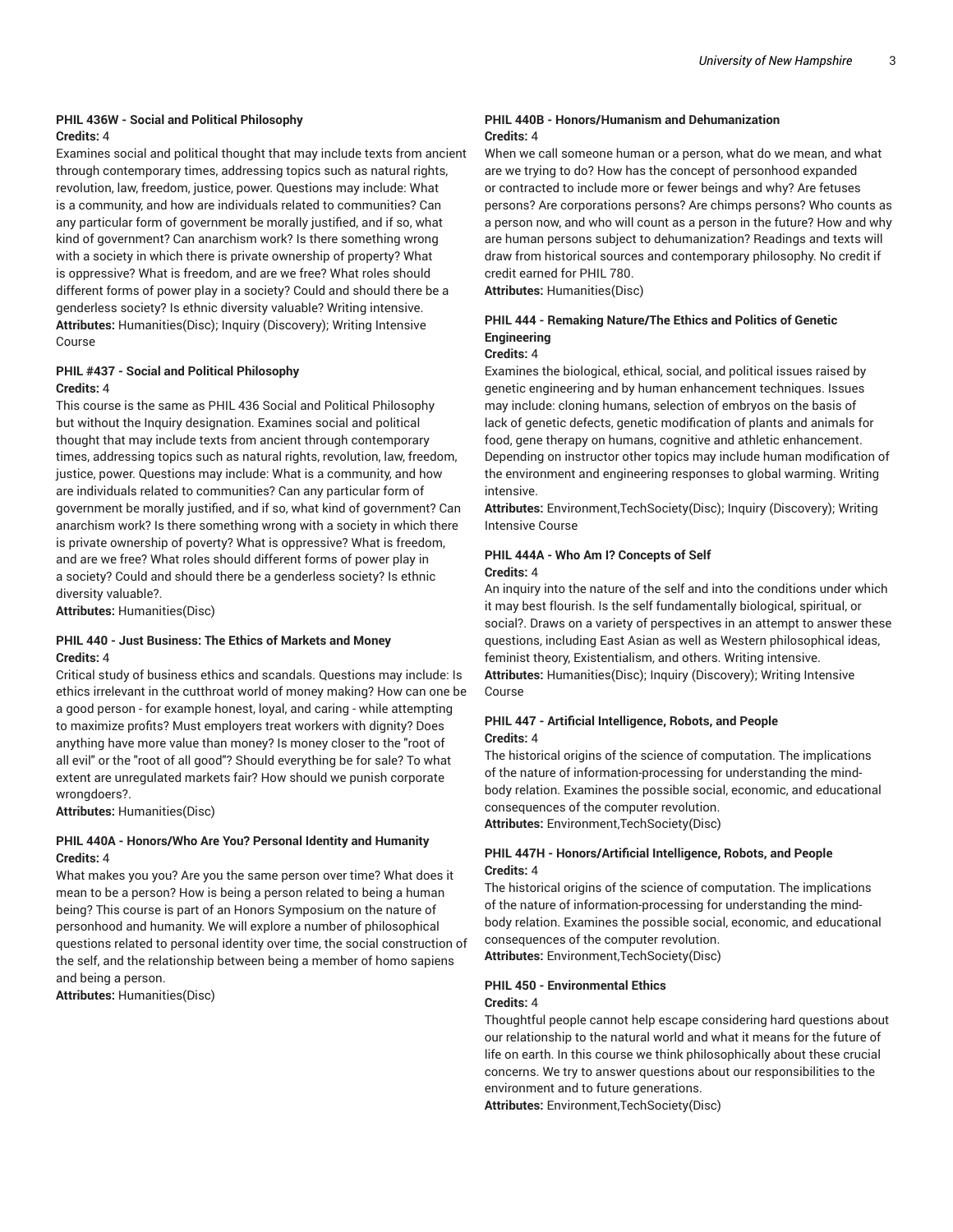#### **PHIL 450H - Honors/Environmental Ethics**

### **Credits:** 4

Thoughtful people cannot help escape considering hard questions about our relationship to the natural world and what it means for the future of life on earth. In this course we think philosophically about these crucial concerns. We try to answer questions about our responsibilities to the environment and to future generations.

**Attributes:** Environment,TechSociety(Disc)

#### **PHIL 495 - Tutorial Reading**

#### **Credits:** 1-4

Basic introductory reading under faculty direction on topics of philosophical importance. Books offered for tutorial reading may be in any area the instructor chooses or on independent study basis. May be repeated, but total credits of repetition cannot exceed 8 credits. Prereq: permission.

#### **PHIL 496 - Topics**

#### **Credits:** 4

Introductory-level seminar in specific topics or problems considered from a philosophic point of view.

#### **PHIL 500 - Workshop**

#### **Credits:** 4

Introduces methods of studying philosophical texts. Emphasizes reading philosophical texts and arguments for comprehension, and on writing philosophically with accuracy and clarity. Open to PHIL majors (PHIL minors may enroll if they receive permission). Writing intensive. **Attributes:** Writing Intensive Course

# **PHIL 510 - Philosophy and Feminism**

#### **Credits:** 4

Focuses on philosophical issues in feminism primarily through the work of historical and contemporary philosophers. Topics include the question of the nature of women, feminism as an ethical and political theory, feminism as an exploration and transformation of the self, feminism as a philosophical methodology, and the institutions of marriage and motherhood. Writing intensive.

**Attributes:** Humanities(Disc); Writing Intensive Course

#### **PHIL 520 - Introduction to Eastern Philosophy Credits:** 4

Major Eastern traditions of philosophy. Concentration on Indian, Chinese, and Japanese systems may vary from semester to semester. **Attributes:** World Cultures(Discovery)

#### **PHIL 525 - Existentialism**

#### **Credits:** 4

Readings from existential philosophy and literature. Selections may be drawn from the works of Kierkegaard, Nietzsche, Heidegger, Sartre, Camus, de Beauvoir, Buber, Bultman, Merleau-Ponty, Tillich, Kafka, and others.

**Attributes:** Humanities(Disc); Inquiry (Discovery)

#### **PHIL 525H - Honors/Existentialism Credits:** 4

Readings from existential philosophy and literature. Selections may be drawn from the works of Kierkegaard, Nietzsche, Heidegger, Sartre, Camus, de Beauvoir, Buber, Bultman, Merleau-Ponty, Tillich, Kafka, and others.

**Attributes:** Humanities(Disc); Inquiry (Discovery)

#### **PHIL 530 - Ethics Credits:** 4

Critical examination of the development of philosophical thinking regarding human values, rights, and duties. **Attributes:** Writing Intensive Course

#### **PHIL 560 - Philosophy Through Fiction Credits:** 4

Philosophical implications of representative literary works, read in tandem with philosophical literature. The content will vary. The literary works explored may be drawn from ancient times through modern times. For examples, the classic Greek tragedy "Antigone" might be explored for its implications regarding moral, political, and feminist philosophy, or the philosophical implications of an anti-utopian contemporary work like "Brave New World" might be explored, or short stories drawn from science fiction and other speculative fiction might be used to explore the possibility of time travel or of machines with mental lives. Writing intensive.

**Attributes:** Inquiry (Discovery); Writing Intensive Course

#### **PHIL 565 - Philosophy Through Film Credits:** 4

Philosophical exploration of film as a medium for developing philosophical ideas and for stimulating philosophical thinking about various issues reflected in film, from traditional philosophical issues to the pressing social and cultural issues of our time. The content will vary. Philosophical texts are read in tandem with screenings of a range of movies from Hollywood blockbusters and art house films to films made for TV. Philosophical issues such as the nature of consciousness, appearance and reality, God and evil, the good life, and time and memory might be explored. Film might also be used to examine representations of race and gender or violence in society; and the power of movies to influence society might be explored through documentaries and propaganda films. Required evening film screenings in addition to regular class meetings. Writing intensive.

**Attributes:** Writing Intensive Course

#### **PHIL 570 - Ancient Philosophy**

#### **Credits:** 4

Development of Western philosophy from its beginnings in Greece to the Roman period, with particular emphasis on the thought of Plato and Aristotle. Attention is paid to the historical context and the development of ideas in culture.

**Attributes:** Humanities(Disc)

# **PHIL 570H - Honors/Ancient Philosophy**

#### **Credits:** 4

Development of Western philosophy from its beginnings in Greece to the Roman period, with particular emphasis on the thought of Plato and Aristotle.

#### **PHIL 580 - Modern Philosophy from Descartes to Kant Credits:** 4

The birth and development of distinctively modern philosophy in the thought of such creative minds as Galileo, Descartes, Hobbes, Leibniz, Spinoza, Locke, Berkeley, Hume, Rousseau, Reid, Kant, and others. Prereq: PHIL 570 or permission.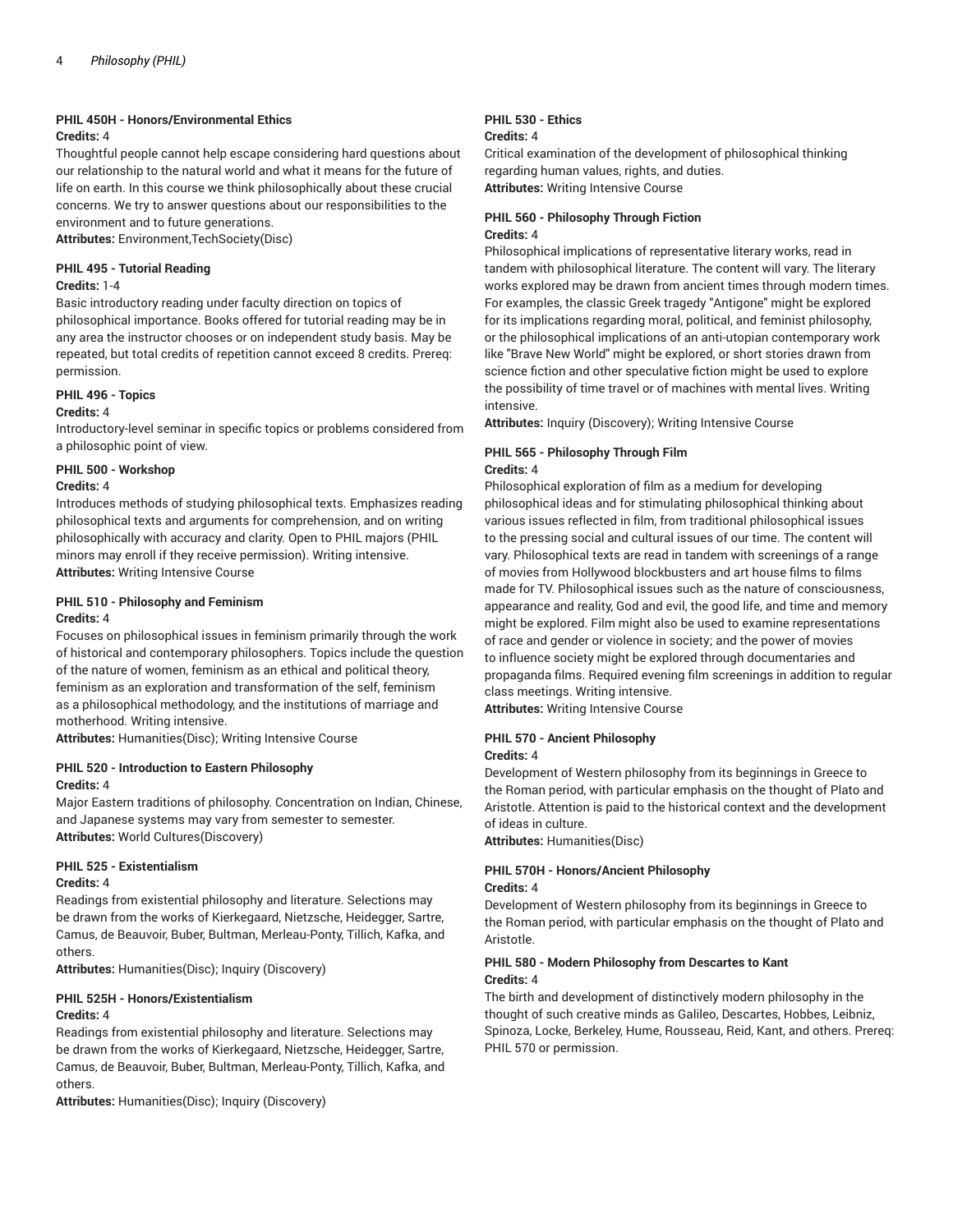#### **PHIL 610 - Topics in History of Philosophy Credits:** 4

In-depth examination of a major figure or philosophical movement in the history of philosophy. Content will vary. Consult the Time and Room Schedule for topics. Prereq: one course in history of philosophy or permission. Writing intensive.

**Attributes:** Writing Intensive Course

#### **PHIL 620 - 20th Century European Philosophy Credits:** 4

Major figures or philosophical movements such as phenomenology, existentialism, critical social theory, and post-modernism. Content will vary. Consult Time and Room Schedule for topics. Writing intensive. **Attributes:** Writing Intensive Course

#### **PHIL 630 - Neuroscience and Philosophy Credits:** 4

This course has a double focus. It investigates theories concerning the nature of the mind/brain relation, especially in light of recent work in the neurosciences. It also considers the particular presuppositions of and methodological challenges endemic to the neurosciences, along with the relations neuroscience bears to neighboring disciplines. Prereq: Sophomore standing or better. Writing intensive.

**Attributes:** Writing Intensive Course

#### **PHIL 631 - Topics in the Philosophy of Science Credits:** 4

Philosophical problems raised by the physical, biological, and social sciences. Content will vary. Topics may include the nature of scientific explanation, the role of mathematics in science, the relations of science to common sense, the relation of theory to observation, the nature of historical changes in scientific world view, claim to objectivity in the natural and social sciences, the role of values in scientific research, the relation of the logic of science to the philosophy and history of science. Prereq: Sophomore standing or better or permission. Writing intensive. **Attributes:** Writing Intensive Course

# **PHIL 635 - Philosophy of Law**

#### **Credits:** 4

Systematic study of salient features of legal systems. Possible topics: nature of law; concept of legal validity; law and morality; individual liberty and the law; legal punishment; legal responsibility and related concepts (for example, legal cause, harm, mens rea, negligence, strict liability, legal insanity). Writing intensive.

**Attributes:** Writing Intensive Course

# **PHIL 660 - Law, Medicine, and Ethics**

### **Credits:** 4

Critical examination of the diverse legal and moral issues facing the profession of health care. Variable topics may include: duty to provide care; nature of informed consent to treatment; problems of allocating limited health-care resources (e.g., withdrawal of life-support systems, quality-of-life decisions, etc.); patient's right to confidentiality. Problems relating to involuntary preventive care (e.g., involuntary sterilization, psycho-surgery, etc.). Writing intensive.

**Attributes:** Writing Intensive Course

### **PHIL 701 - Topics in Value Theory Credits:** 4

Philosophical inquiry into the nature of value. Topics may include the grounds of right and wrong, various conceptions of morality, the nature of good and evil, theories about the meaning of life, the nature of the beautiful. Content will vary. Consult the Time and Room Schedule for topics. Course may be taken twice for credit (a third time with permission of the chair of the department) so long as the topic is different. May not be repeated to improve grade without approval from the department chair. Prereq: PHIL 500 one course in history of philosophy, or permission. Writing intensive. Repeatable with permission.

**Attributes:** Writing Intensive Course

### **PHIL 702 - Topics in Metaphysics and Epistemology Credits:** 4

Advanced study in one or more of the following topics: nature of reality, relationship of thought and reality, nature of knowledge and perception, theories of truth. Content will vary. Consult the Time and Room Schedule for topics. Course may be taken twice for credit (a third time with permission of the chair of the department) so long as the topic is different. May not be repeated to improve grade without approval of the chair of the department. Prereq: PHIL 500 and one course in history of philosophy, or permission. Writing intensive. Repeatable with permission. **Attributes:** Writing Intensive Course

### **PHIL 740 - Advanced Topics in the Philosophy of Law Credits:** 4

Content variable. In-depth examination of special topics (constitutional law, crime and punishment, international human rights and gender, sexual orientation, race and class in the law) or a major figure in the philosophy of law (Dworkin, Habermas and Rawls). Prereq: PHIL 635 or permission. Writing intensive. Repeatable with permission.

**Attributes:** Writing Intensive Course

### **PHIL 780 - Special Topics**

### **Credits:** 4

Advanced study of special topics: a problem, figure, or movement in the history of philosophy, or selected issues, thinkers, or developments in contemporary philosophy. Prereq: PHIL 500 and one course in the history of philosophy, or permission. Writing intensive. Repeatable with permission.

**Attributes:** Writing Intensive Course

# **PHIL 795 - Independent Study**

### **Credits:** 1-8

For students who are adequately prepared to do independent, advanced philosophical work; extensive reading and writing. Before registering, students must formulate a project and secure the consent of a department member who will supervise the work. Conferences and/or written work as required by the supervisor. Prereq: permission. May be repeated to a total of 8 credits. Writing intensive. **Attributes:** Writing Intensive Course